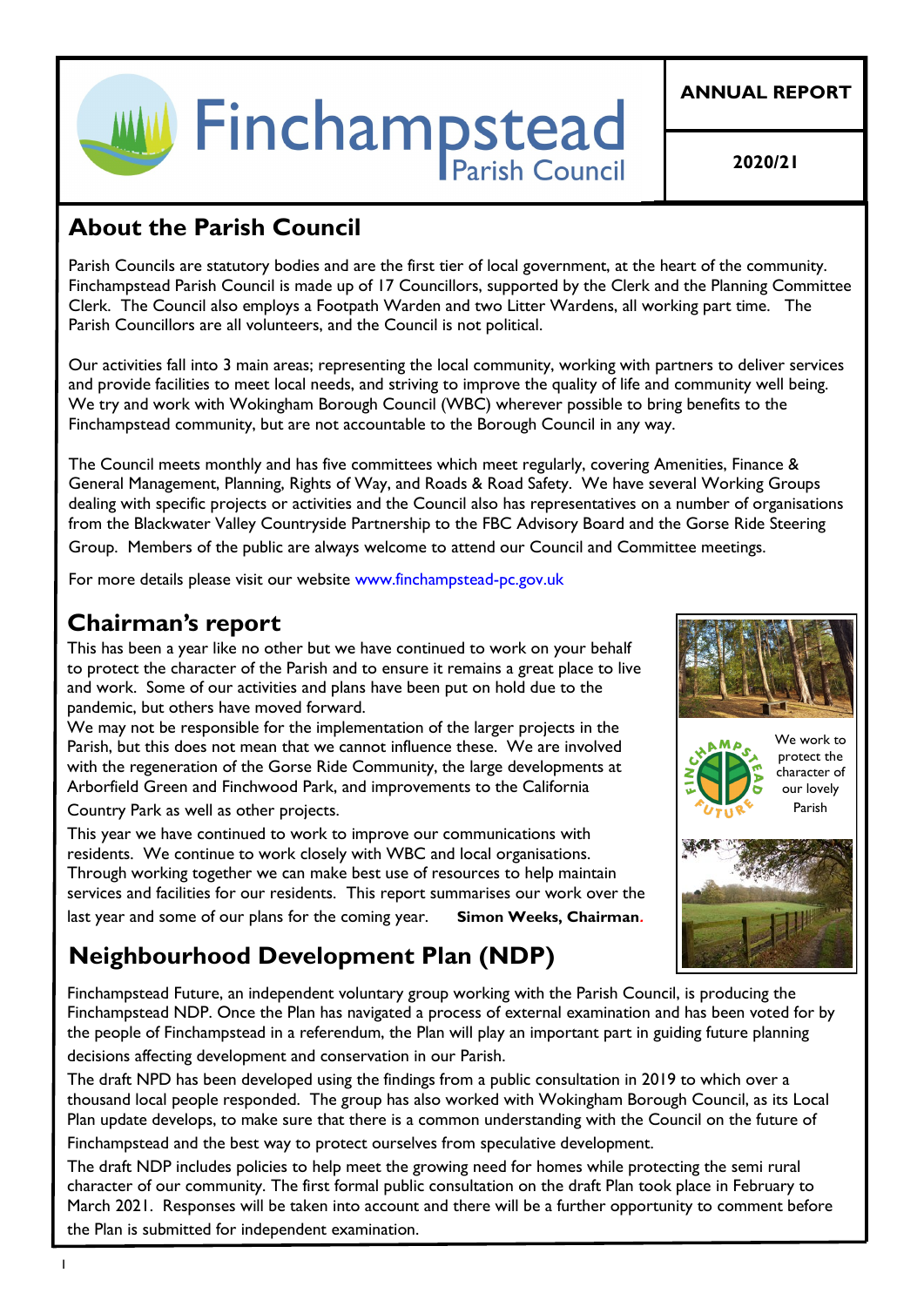## **Communications**

We continue to develop our website so that it is a good source of useful local information. For regular updates on our work you can sign up for our monthly e newsletters *www.finchampstead-pc.gov.uk*



*Our Planning Committee has considered 165 planning applications in 2020/21 including some applications in adjacent Parishes which may have an impact on Finchampstead*



*Illustration of phase 2*

## **Finance & General Management**

This Committee is responsible for preparing and monitoring the annual budget and setting the precept - the amount collected from residents by Wokingham Borough Council as part of the Council Tax. In 2020/21 our precept was £162,600 and our budgeted expenditure was £172,800. The balance was met from income. Our budget and External Audit are published on our website.

The Committee also leads on the overall management and direction of the Parish Council including plans, policies and procedures. Our Human Resources and Risk Management Sub Committees together with Working Groups covering Communications and Consultation, Climate Change and Finchampstead Emergency Response each report to the Committee.

### **Grants and donations**

This year we have awarded over £37,000 to organisations providing support or services to our residents. Our largest donations are for the youth activity programme run through the FBC Centre, the Blackwater Valley Partnership, Citizens Advice and Keep Mobile. Donations have also been made to our community halls, primary schools and St. James' Churchyard.

We have awarded grants to Gorse Ride community projects, a Christmas Grub Club, the Link Visiting Scheme, Me2 Club, MS Therapy, Wokingham Job Support Centre, Wokingham Poppy Appeal and the Volunteer Centre.

### **Community Infrastructure Levy (CIL)**

CIL is the contribution paid by developers towards local infrastructure improvements - including schools, roads and community facilities. The Parish Council receives 15% of all CIL contributions related to development in the Parish. One of our priorities is making sure that the CIL funds we receive are used to bring maximum benefits to the Finchampstead community. This year we have contributed CIL funds towards allotment site improvements; gates for public footpaths; the Finchampstead Ridges Ramble; studies of our War Memorial; a pilot survey of trees on Wellingtonia Avenue and the Finchampstead Village Club.

## **Planning**

Wokingham Borough Council is the Planning Authority and makes the decisions on planning applications. However we are notified of every development application submitted within the Parish and our Planning Committee considers

and comments on all the applications. These vary from a garden room or a flagpole to a small development of several new properties. We consider larger applications such as those for the Gorse Ride regeneration,

Arborfield Green and Finchwood Park, and even highway infrastructure proposals such as the recent application for changes to the Molly Millars Lane / Finchampstead Road junction.

## **Gorse Ride regeneration**

The first phase of the regeneration is at Arnett Avenue where 46 new homes are due to be completed in June 2021. Plans for the second phase were approved in December 2020 and will see existing poor quality homes replaced with 249 brand new energy efficient homes, of which 74% will be affordable homes to meet local demand. The Parish Council fully supports the project and is following progress closely, with representatives on the Steering Group.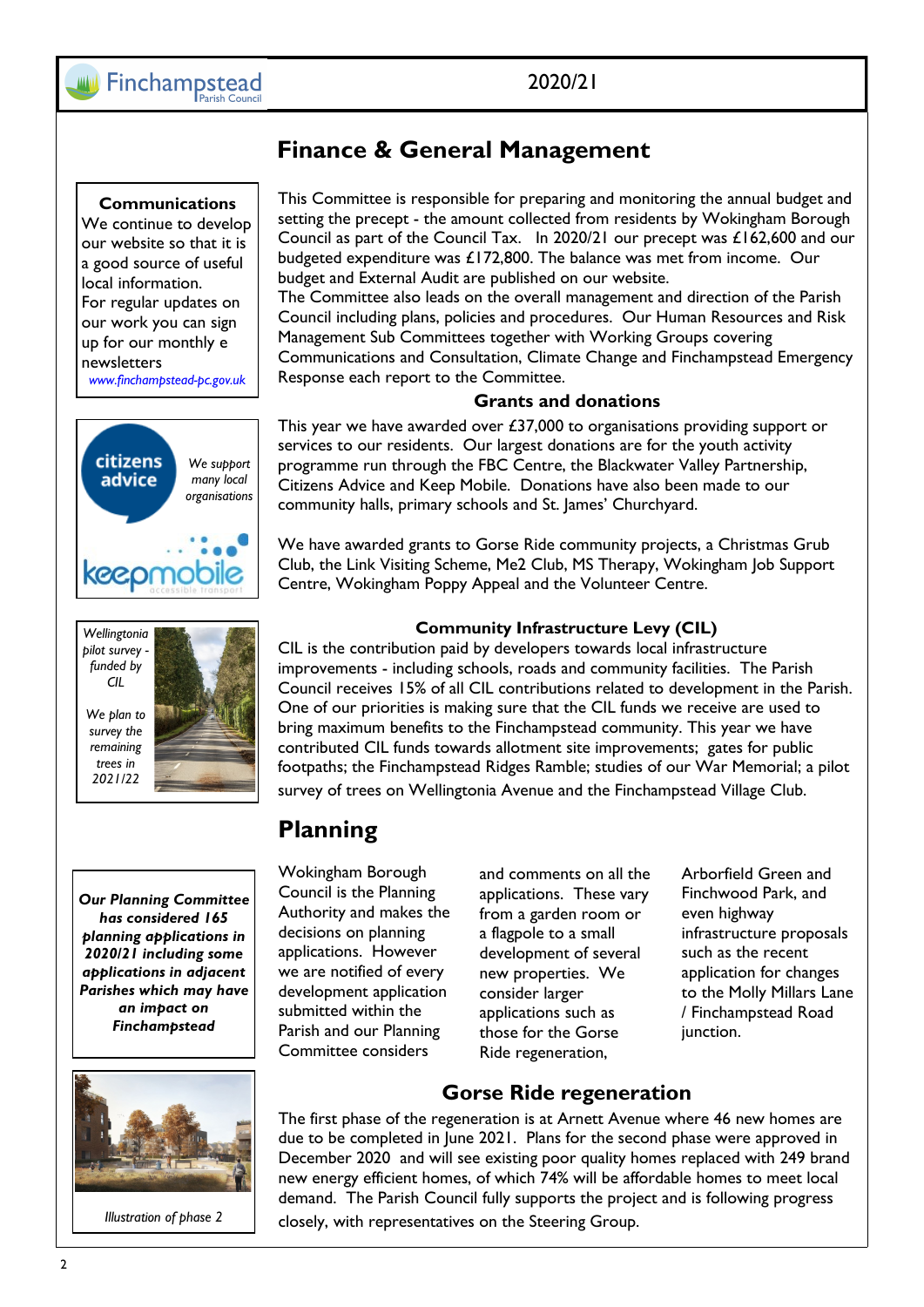

# **Arborfield Green and Finchwood Park**

We continue to closely monitor progress with the development of 3500 homes and are represented on the Steering Group and the Community Liaison Forum. Most of the new homes

# **Amenities**

- Our allotments have provided a lifeline for many this year and we now have a full site with 100 tenants, and a long waiting list
- Our two part time litter wardens have collected over 400 sacks of litter from our roadsides

# **Rights of Way**

- We have continued to help monitor the 21 miles of rights of way in the Parish, supporting WBC which is responsible for the network
- Our part time Footpath Warden carries out regular

at Arborfield Green are within Barkham Parish but there now around 300 in Finchampstead. Around 80 homes are occupied at Finchwood Park, the southern part of the development which all lies within

our Parish. Eventually there will be up to 1500 homes, a community centre, primary school and allotment site at Finchwood Park. Part of the new country park at West Court is already open.



*An oak tree at West Court* 

- Commemorative trees have been labelled, from the 1901 Queen Victoria Oak to the hornbeam planted in 2019 to mark the centenary of World War I
- We have planted more trees at

maintenance

- We published our new footpath map and a guide to who should use certain paths and why
- Working with the Ramblers and landowners we have helped get two stiles

 Burnmoor Meadow Our hanging baskets

- have brightened the California Crossroads.
- We started the Wellingtonia Avenue tree surveys
- We supported local schools for Walk to School Week
- replaced by kissing gates, with plans in place to replace four more stiles. Another two gates have been installed to overcome unauthorised access problems
- We have continued to focus on cycle routes



*Our allotment site has been especially popular this year*







*Our 21 miles of rights of way have been really well used this year*

# **Roads & Road Safety**

- Our speedwatch sessions have been on hold this year due to the pandemic
- We have continued to use our two pole mounted speed indicator devices to remind drivers of the speed limits
- We have finalised plans for new gateway signs and 'speedwatch area' signs for the entrances to our Parish
- We continue to work with the Borough Council to improve the condition of our roadsides, from pavements to road signs

**Thank you to our volunteers** We are hugely grateful to all of the local volunteers who help in various ways to make the Parish such a great place to live.

From those who 'adopt a street' and help keep it clean to those who work to maintain and improve open spaces such as The Ridges. From those who have provided care to others in the community during the pandemic to those who have previously and will again help with speedwatch. Not forgetting the Finchampstead Future group who have worked so hard on the important NDP.